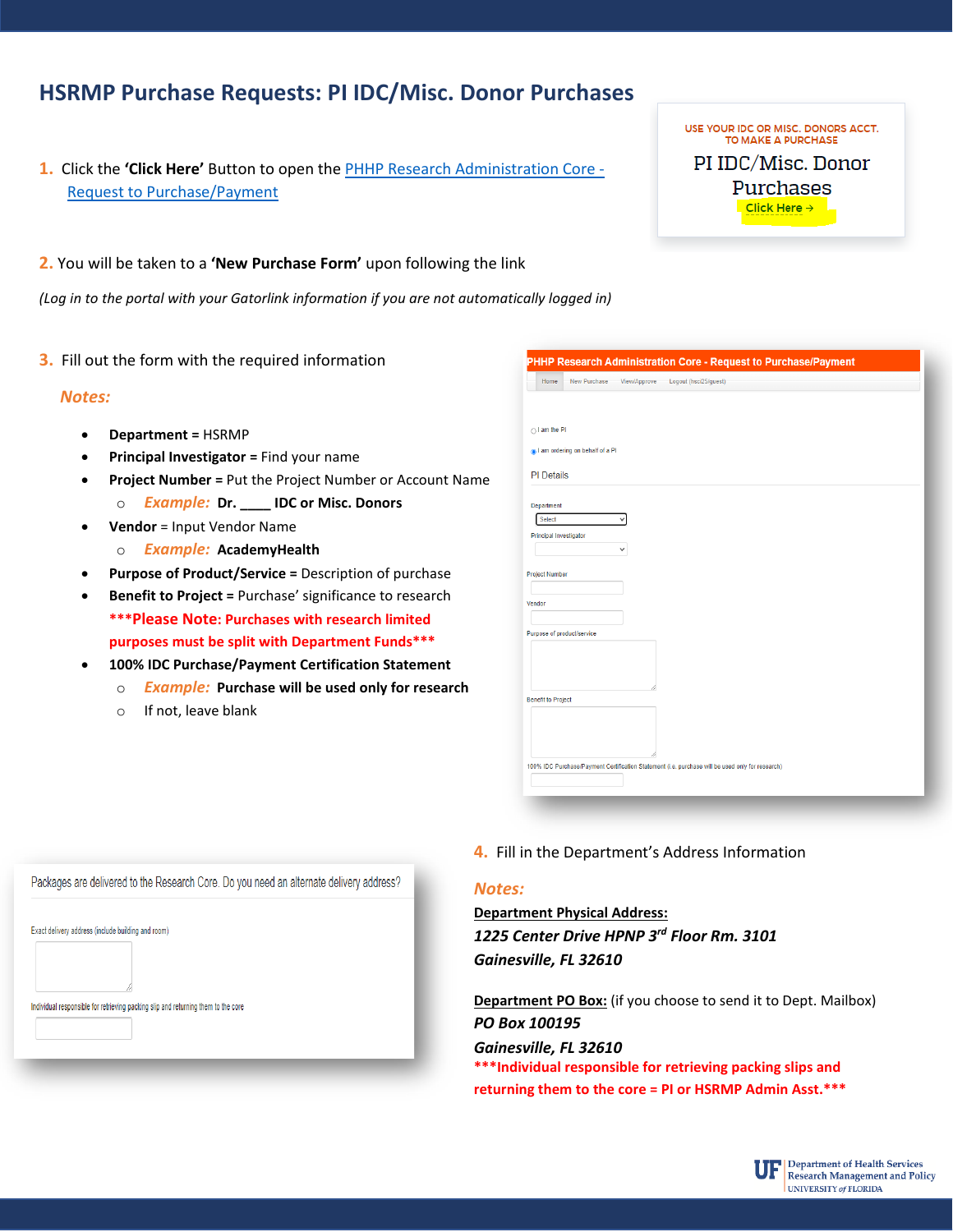**5.** On the next page, click **'Add New Line'** to enter line items for purchase.

| Add new line<br>Please add a new record for each line item                                              |                                                                    |
|---------------------------------------------------------------------------------------------------------|--------------------------------------------------------------------|
| <back< th=""><th></th></back<>                                                                          |                                                                    |
| Copyright © College of Public Health & Health Professions, 2012-<br>2016<br>PHHP Support: (352)273-6200 | <b>UF</b> College of Public Health<br><b>UNIVERSITY of FLORIDA</b> |

|                                 | (Enter project # if you want to split payment)                         |  |  |
|---------------------------------|------------------------------------------------------------------------|--|--|
| Quantity                        |                                                                        |  |  |
| <b>Item/Invoice Number</b>      |                                                                        |  |  |
|                                 |                                                                        |  |  |
| <b>Item/Invoice Description</b> |                                                                        |  |  |
|                                 |                                                                        |  |  |
|                                 |                                                                        |  |  |
|                                 |                                                                        |  |  |
|                                 | Should contain model, part, or version number(s) to identify the items |  |  |
| <b>Unit Price</b>               |                                                                        |  |  |
|                                 |                                                                        |  |  |
|                                 |                                                                        |  |  |
| <b>Next</b>                     |                                                                        |  |  |

**6.** Fill in the boxes with the required information.

# *Notes:*

**Project Number =** Put the Project Number or Account Name

- **Quantity =** # of Items
- **Item/Invoice Number =** Invoice Number on Document
- **Item/Invoice Description =** Detailed Item Description
- **Unit Price** = Item Price

Click '**Next'** to submit the line item

- **7.** Click the following boxes to continue the request.
	- **Add New Line:** Add multiple line items for purchases to the same vendor
	- **Edit/Delete:** Edit or Delete the line items o **\*\*\*Please be aware that these are two separate buttons\*\*\***
	- **Attachments [IMPORTANT]:** Please add an invoice, receipt, or supporting documentation for the purchase

| Add new line           | Please add a new record for each line item | Please enter line items in the purchase / payment |                    |                              |  |
|------------------------|--------------------------------------------|---------------------------------------------------|--------------------|------------------------------|--|
| Project                | Quantity                                   | <b>Item Number</b>                                | <b>Description</b> | <b>Unit Price</b>            |  |
| Marlow IDC             | 1.00                                       | 2252125                                           | hsbdn              | <b>Edit Delete</b><br>100.00 |  |
| <b>Extended Total:</b> |                                            |                                                   |                    | 100.00                       |  |
|                        |                                            |                                                   | <b>Attachments</b> | <b>Review &amp; Submit</b>   |  |
|                        | $Back$                                     |                                                   |                    |                              |  |

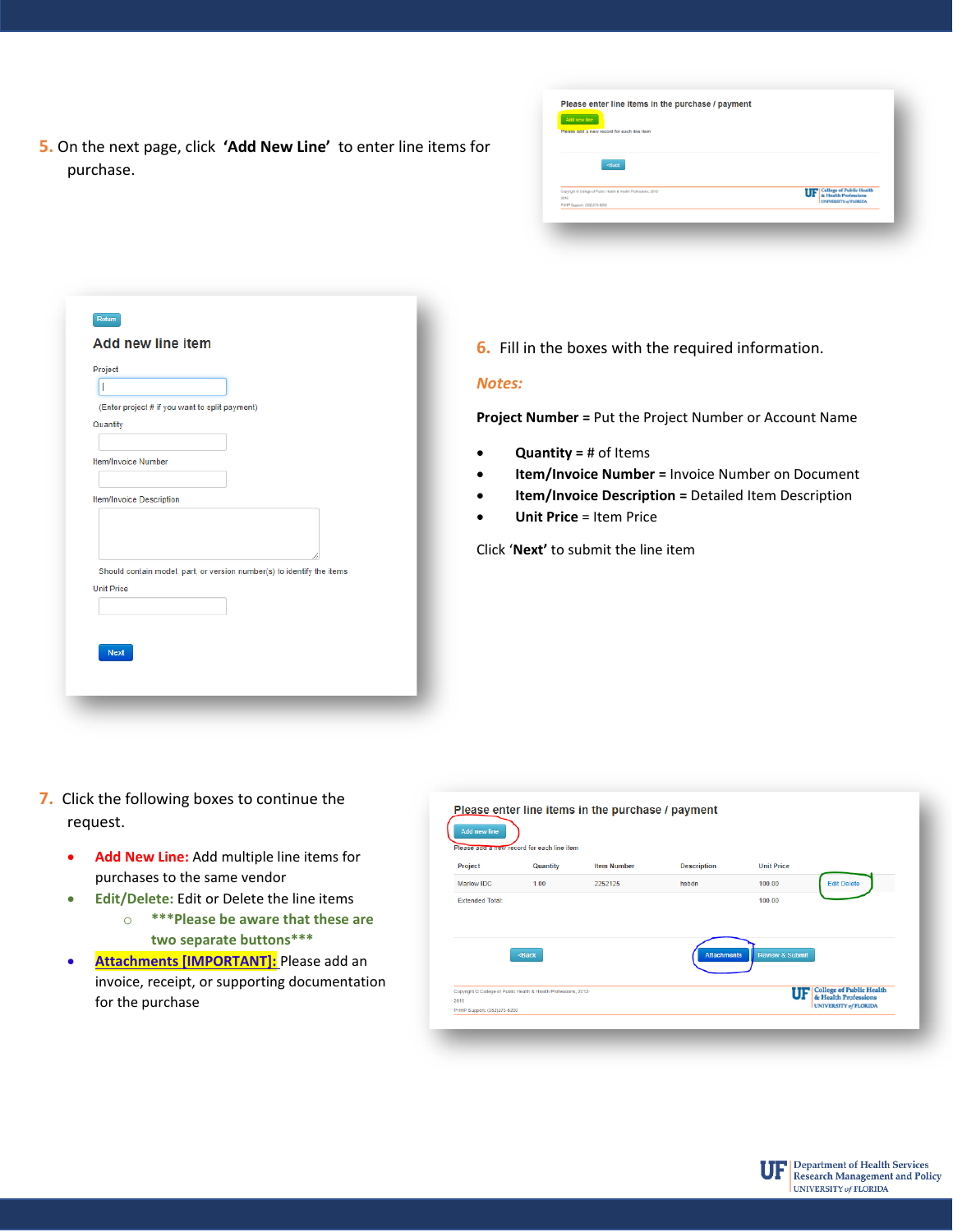**8.** Upload an attachment to the request.

[Invoice, Receipt, Supporting Documentation]

### *Steps:*

- **1.** Type a Brief Description of the Document
- **2.** Click **'Choose File'** to select a file from your folders
- **3.** Click **'Upload'** to upload the file
- **4.** Click **'Next'** when you are finished uploading all the files

| selecting a file. Hit the 'Next' button when all uploads are complete.   |                                    |
|--------------------------------------------------------------------------|------------------------------------|
| <b>Brief Description of document</b>                                     |                                    |
|                                                                          |                                    |
| Attach file:                                                             |                                    |
| Choose File No file chosen                                               |                                    |
| <b>Upload</b>                                                            |                                    |
| <back< td=""><td><b>Next</b></td></back<>                                | <b>Next</b>                        |
|                                                                          |                                    |
| Copyright © College of Public Health & Health Professions, 2012-<br>2016 | <b>UF</b> College of Public Health |
| PHHP Support: (352)273-6200                                              | <b>UNIVERSITY of FLORIDA</b>       |

| Add new line           |                                                                                                       |                    |                    |                            |                                                         |
|------------------------|-------------------------------------------------------------------------------------------------------|--------------------|--------------------|----------------------------|---------------------------------------------------------|
|                        | Please add a new record for each line item                                                            |                    |                    |                            |                                                         |
| Project                | Quantity                                                                                              | <b>Item Number</b> | <b>Description</b> | <b>Unit Price</b>          |                                                         |
| Marlow IDC             | 1.00                                                                                                  | 2252125            | hsbdn              | 100.00                     | <b>Edit Delete</b>                                      |
| <b>Extended Total:</b> |                                                                                                       |                    |                    | 100.00                     |                                                         |
|                        |                                                                                                       |                    |                    |                            |                                                         |
|                        |                                                                                                       |                    |                    |                            |                                                         |
|                        | <back< td=""><td></td><td><b>Attachments</b></td><td><b>Review &amp; Submit</b></td><td></td></back<> |                    | <b>Attachments</b> | <b>Review &amp; Submit</b> |                                                         |
|                        |                                                                                                       |                    |                    |                            |                                                         |
|                        |                                                                                                       |                    |                    |                            |                                                         |
|                        | Copyright © College of Public Health & Health Professions, 2012-                                      |                    |                    | UF                         | <b>College of Public Health</b><br>& Health Professions |
| 2016                   |                                                                                                       |                    |                    |                            |                                                         |

**9.** Click **'Review and Submit'** when you are done entering line items and uploading attachments

**10.** Please review carefully and make sure all information is entered correctly. Press **'Submit'** to process your purchase request with the PHHP Research Core.

| Purchase ID                                                                     |                                   | 9646                 | Vendor             | Amazon            |  |
|---------------------------------------------------------------------------------|-----------------------------------|----------------------|--------------------|-------------------|--|
| Dept Code                                                                       |                                   | <b>HSRMP</b>         |                    |                   |  |
| Submitted By                                                                    |                                   | Jackson.<br>Lance    |                    |                   |  |
| Date Submitted                                                                  |                                   | 2022-01-19           |                    |                   |  |
| <b>PI/Faculty Name</b>                                                          |                                   | Jacobs<br>Molly      |                    |                   |  |
| Project Number                                                                  |                                   | Jacobs<br><b>IDC</b> |                    |                   |  |
| <b>Certification Statement</b>                                                  | 100% IDC Purchase/Payment         | 125511               |                    |                   |  |
| Alternate Delivery Address                                                      |                                   | fasd                 |                    |                   |  |
|                                                                                 | Person Responsible for Packing    | f <sub>S</sub>       |                    |                   |  |
|                                                                                 |                                   |                      |                    |                   |  |
|                                                                                 | <b>Purpose of product/service</b> |                      |                    |                   |  |
|                                                                                 |                                   |                      |                    |                   |  |
| <b>Slips</b><br><b>Grants Core Comments</b><br>jfg<br><b>Benefit to project</b> |                                   |                      |                    |                   |  |
|                                                                                 |                                   |                      |                    |                   |  |
|                                                                                 |                                   |                      |                    |                   |  |
|                                                                                 | <b>Item/Invoice Number</b>        |                      | <b>Description</b> | <b>Unit Price</b> |  |
| kgkk<br>Line items<br>Quantity<br>1.00                                          | 2252125                           |                      | hsbdn              | 100.00            |  |
| <b>Extended Total:</b>                                                          |                                   |                      |                    | 100.00            |  |
|                                                                                 |                                   |                      |                    |                   |  |
|                                                                                 |                                   |                      |                    |                   |  |

Please review and hit the 'Submit' button below to submit your request for

processing: